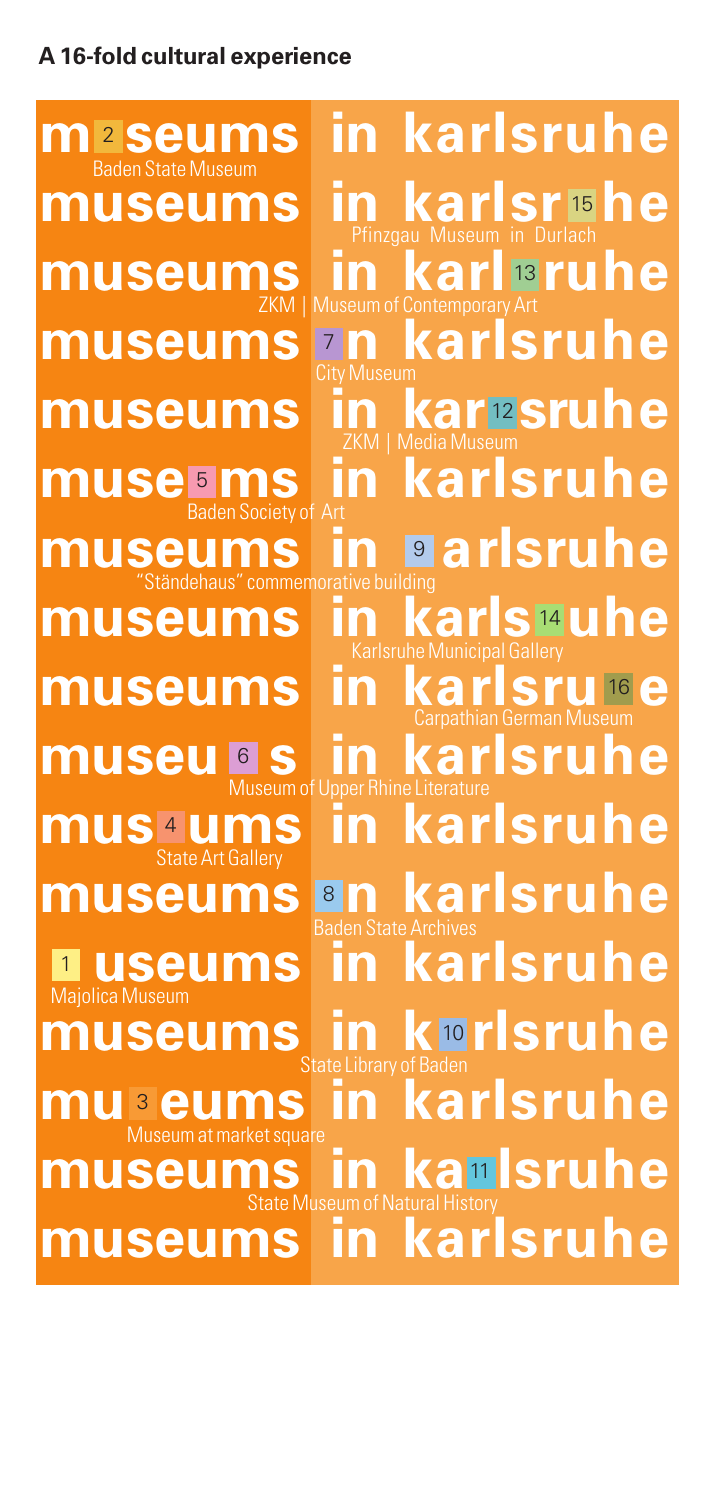## **Badisches Landesmuseum Karlsruhe Museum in der Majolika Baden State Museum Karlsruhe**

**Majolica Museum**

1

August Schädler: "Faun child with pan-pipes", 1910

**The museum records the history of the important Karlsruhe majolica manufacturing works from the time of its founding in 1901 to the recent past. Displaying art from the early beginnings (Hans**



**Thoma, Wilhelm Süs) to significant creations by Hermann Billing, Fritz Behn, and Max Laeuger, the spectrum also covers the major ceramics artists of the post-1945 period to the present day.The 1909 building which is set in the centre of the manufacturing works still in operation today is at a particularly attractive location. Guided tours, ceramics workshop.**

Ahaweg 6 76131 Karlsruhe Tel. 0049-(0)721/926-6583 Fax 0049-(0)721/926-6537 info@landesmuseum.de www.landesmuseum.de

Opening hours Tue–Sun  $10a.m - 1n.m$ . and 2 p.m.– 5 p.m.



Trams from the main railway station Lines 2, 4, S1, S11 to  $\Theta$  Europaplatz then Bus 73 to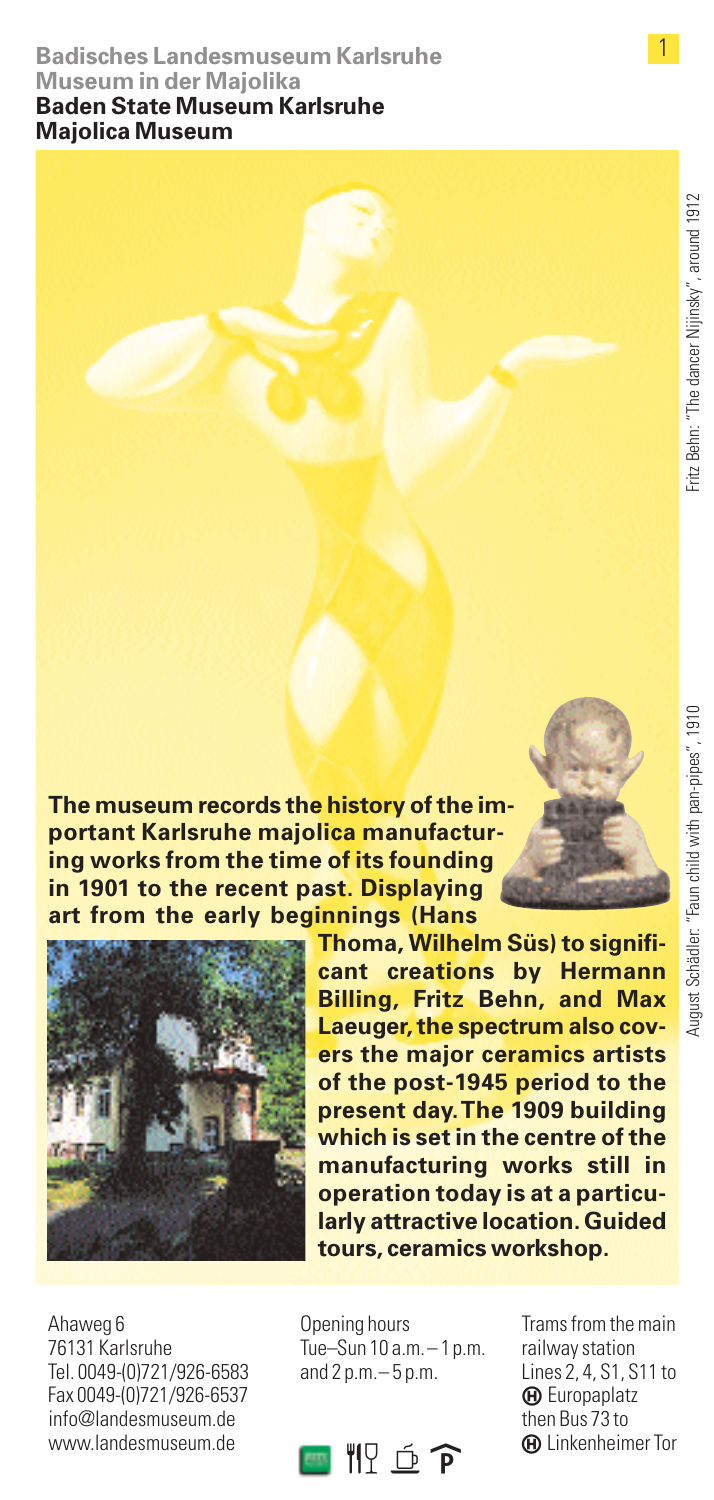#### **Badisches Landesmuseum Karlsruhe Schloss Karlsruhe Baden State Museum Karlsruhe Karlsruhe Palace**



**The Baden State Museum is the largest museum of cultural history in Baden. The collections in the Karlsruhe Palace show the region's pre- and early history, Mediterranean cultures of classic antiq-**



**uity, as well as art, culture, and regional history from the Middle Ages to the present day.There are remarkable displays of Baden-Württemberg's prime collection of antiques, the famous "Turkish spoils of war", and a modern presentation of the palace's history. Several exhibitions every year. A museum festival with a different theme every other summer, an extensive range of museumrelated educational services, a unique panorama from the palace tower.**

Palace 76131 Karlsruhe Tel. 0049-(0)721/926-6514 Fax 0049-(0)721/926-6537 info@landesmuseum.de www.landesmuseum.de

Opening hours Tue–Thu 10 a.m. – 5 p.m. Fri–Sun 10 a.m. – 6 p.m.

 $\blacksquare$   $\lnot$   $\%$   $\widehat{\mathsf{P}}$   $\dot{\mathsf{G}}$ 

Trams from the main railway station Lines 2, S1, S11, S4 to  $\boldsymbol{\Theta}$  Marktplatz (Market Square)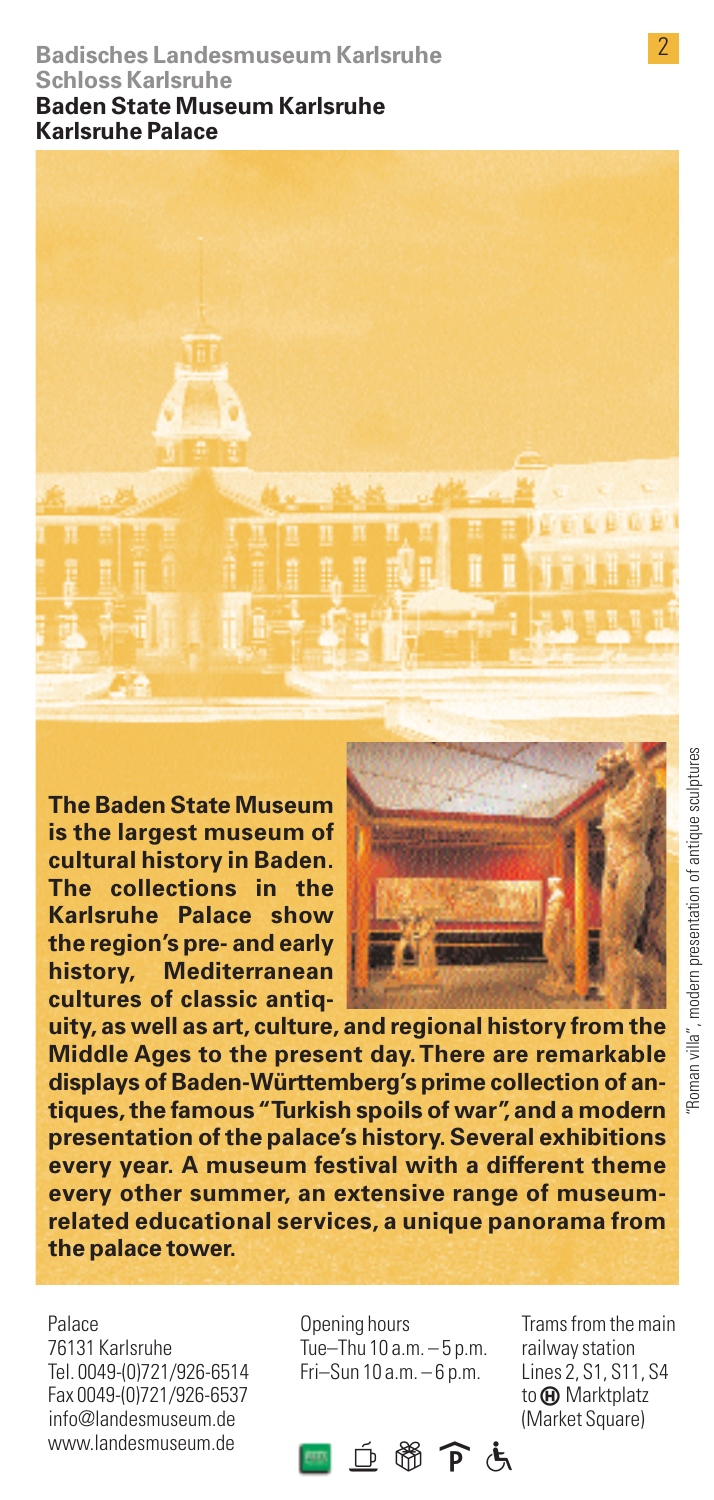#### **Badisches Landesmuseum Karlsruhe Museum beim Markt Baden State Museum Karlsruhe Museum at market square**

**The Museum at market square, opened in 1993, houses the Baden State Museum's extensive collections from art nouveau to the present day.Works are on display from the main centres of European art nouveau, German Werkbund, Bauhaus, as well as the twenties and thirties.The selection of examples**



Koloman Moser: Dining room. 1904 Koloman Moser: Dining room, 1904



**of post-1945 design combines regional and international aspects, ranging from culture of the fifties to Post-Modernism. The collection is augmented by creations of key modernist and contemporary artists in the field of applied art.**

**Several special exhibitions every year, lectures, guided tours, and the Baden-Württemberg craftwork market starting on the first weekend in Advent.**

Karl-Friedrich-Straße 6 76133 Karlsruhe Tel. 0049-(0)721/926-6578 Fax 0049-(0)721/926-6537 info@landesmuseum.de www.landesmuseum.de

Opening hours Tue–Thu 11 a.m.– 5 p.m. Fri–Sun 10 a.m.– 6 p.m.

railway station Lines 2, S1, S11, S4 to @ Marktplatz (Market Square)

Trams from the main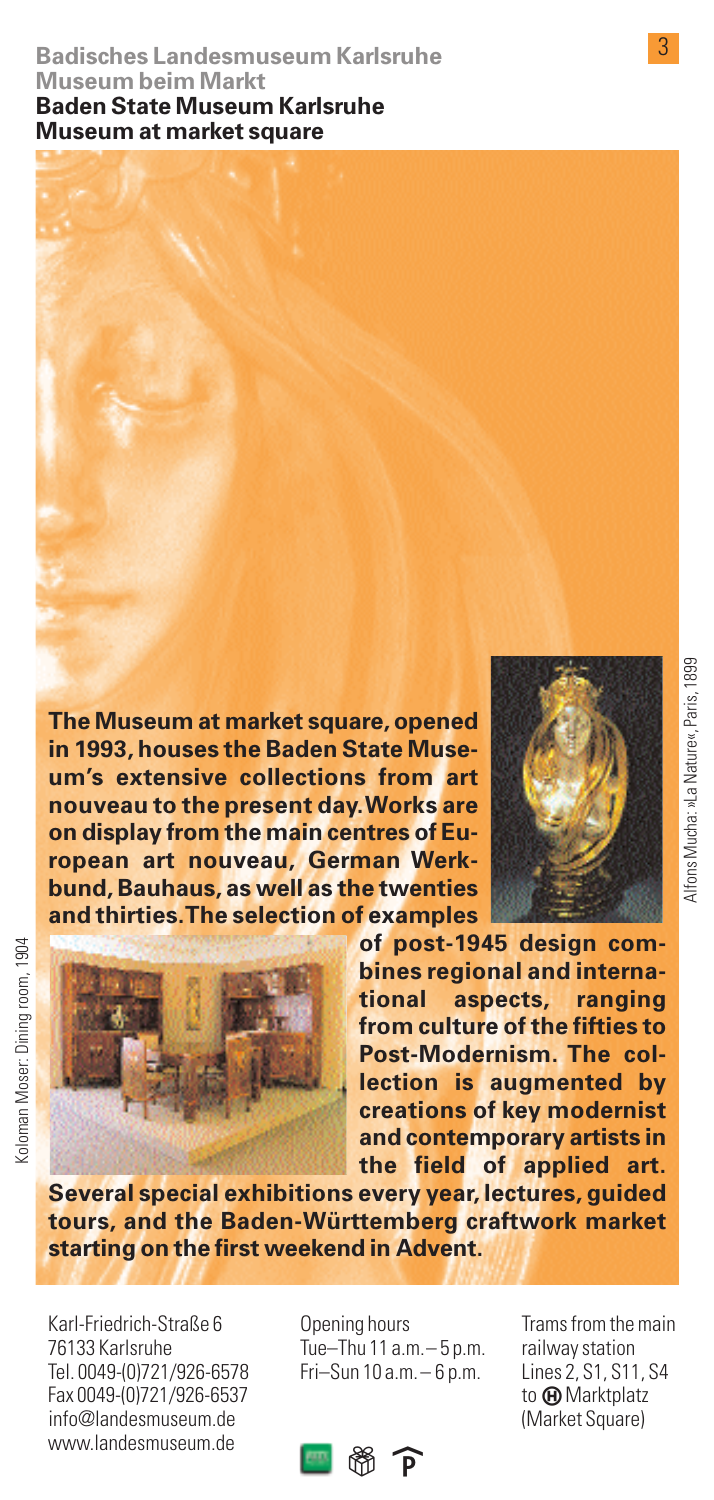**The State Art Gallery in Karlsruhe is one of the Federal Republic's oldest and most**

**important museums.The focus of its collection, spanning eight hundred years of art, lies on German, French and Dutch painting. 800 works are permanently on display in the main building and the Orangerie – paintings by: Grünewald, Hans Baldung Grien, Dürer, Rubens, Rembrandt, Jordaens, de Hooch, Ruisdael, Lorrain, Poussin, Lancret, Chardin, Boucher, Koch, Friedrich, Thoma, Delacroix, Manet, Courbet, Pissarro, Monet, Degas and Renoir, Gauguin, Cézanne, Matisse, Léger, Delaunay, Heckel, Kirchner, Kandinsky, Macke, Marc, Schwitters, Miro, Ernst, Dix, Beckmann,Wols, Dubuffet, Jorn,Arman, Rainer and Palermo.The gallery also pos-**



**sesses a department of prints and drawings from the 15th to 21st century (about 80,000 sheets) and one of Germany's largest museum libraries open to the public, containing more than 140,000 volumes. An exceptional attraction of this institution is one of**

**the oldest German children's museums, located in the orangerie offering temporary exhibitions appealing to young visitors.**

Hans-Thoma-Straße 2–6 76133 Karlsruhe Tel. 0049-(0)721/926-3359 Fax 0049-(0)721/926-6788 info@kunsthalle-karlsruhe.de www.kunsthalle-karlsruhe.de Opening hours Tue–Fri 10 a.m.–5 p.m. Sat, Sun, bank holidays 10 a.m.– 6 p.m.



Trams from the main railway station Lines 2, 4, S1, S11 to  $\Theta$  Europaplatz and **GD** Herrenstraße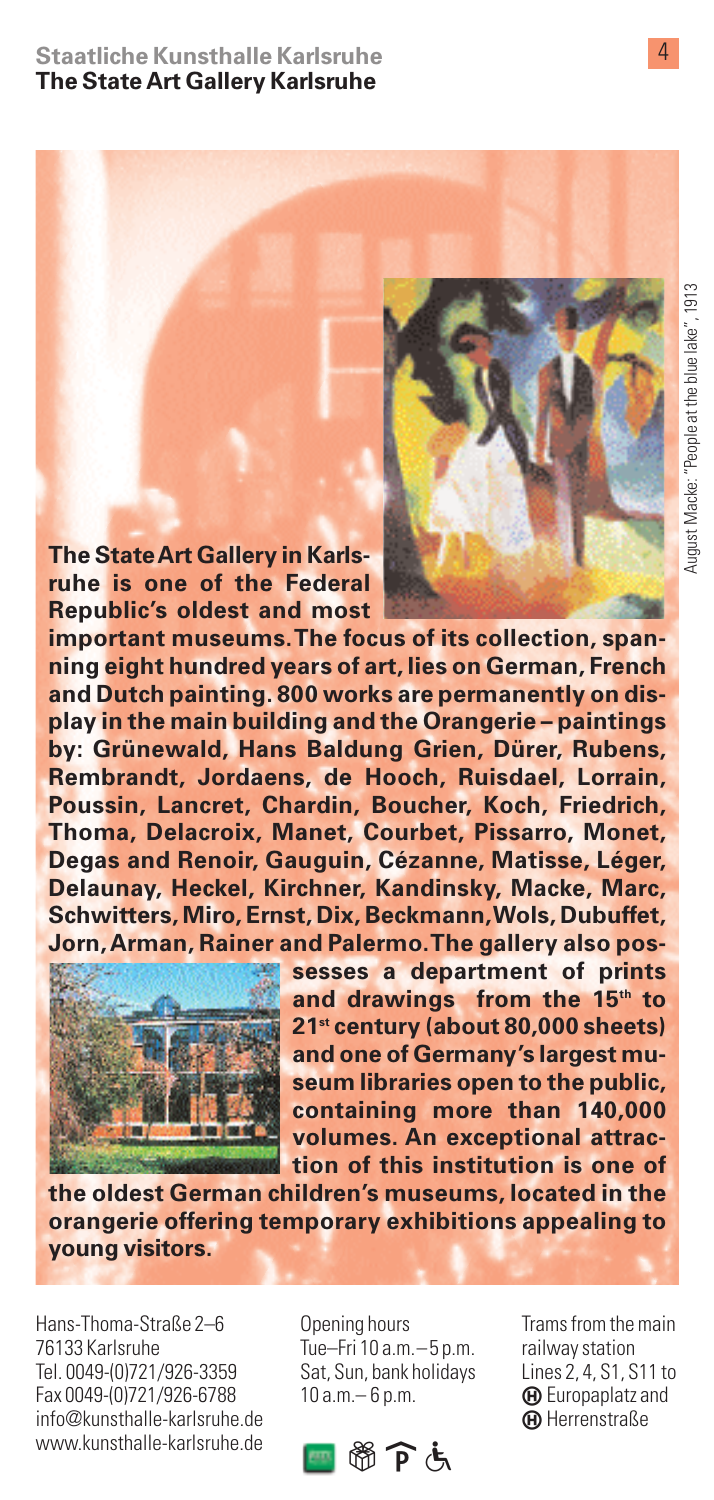**The Baden Society of Art, founded in 1818, is the second oldest art society in Germany. At the beginning of the**

**21st century more than 1,400 members are providing their support in communicating and promoting contemporary art.The Baden Society of Art has been housed in a purpose-built building in the heart of the city since**



**1900. Here, 1000 m2 on three floors are available for displaying exhibits.With up to ten alternating exhibitions every year the art society provides information about**



Klaas Kloosterboer: »Ballast«, 2003

(laas Kloosterboer: »Ballast«, 2003

**the latest international and local developments in the fine arts. Publication of special catalogues prompts more indepth discussion about individual artists and thematical context.The Baden Society of Art holds lectures, shows se-**

**lected films, arranges guided tours, dicussions, talks with artists and organises inter-media cooperative ventures.Also available for reference in the foyer are current art magazines, new publications, and catalogues.The library on the top floor is open during office hours.**

Waldstraße 3 76133 Karlsruhe Tel. 0049-(0)721/28226 Fax 0049-(0)721/29773 info@badischer-kunstverein.de www.badischer-kunstverein.de Opening hours Tue–Fri 11a.m.–7p.m. Sat, Sun, bank holidays 11 a.m.– 5 p.m.

 $\overline{p}$ 

Trams from the main railway station Lines 2, 4, S1, S11 to  $\Theta$  Europaplatz **GD** Herrenstraße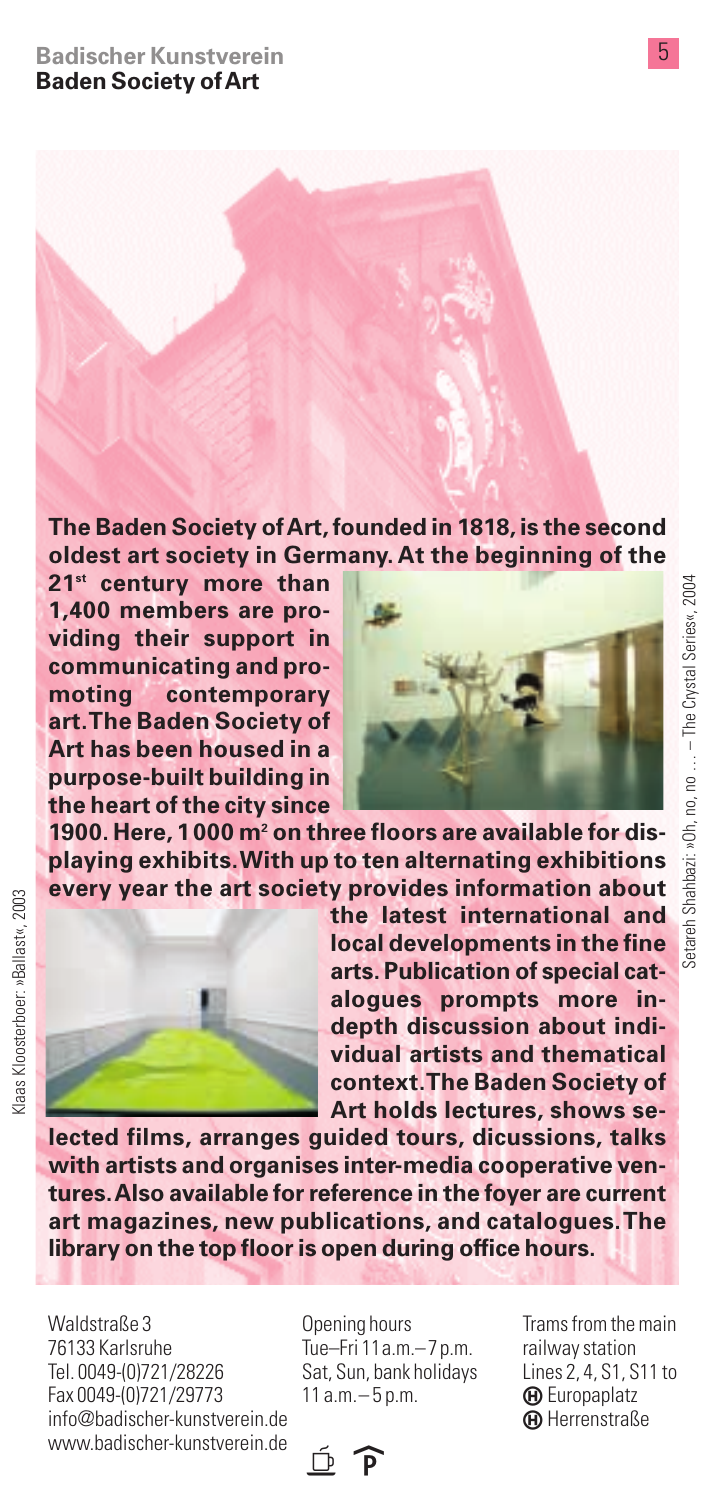### **Museum für Literatur am Oberrhein Museum of Upper Rhine Literature**





**The Museum of Upper Rhine Literature presents the wide diversity of literary life in the Upper Rhine region. The opportunities**

**offered by today's new media complement exhibits such as manuscripts, first editions, letters, photographs and recordings.At the same time the permanent exhibition presents literature in an aesthetically appealing atmosphere, offering much more than simple showcases. Regularly alternating exhibitions are held in addition to the permanent display of works.Widening the scope of**

**the collection is an extensive library with 6,000 selected volumes of Upper Rhine literature and the Scheffel archive, a collecting point for works by Joseph Victor von Scheffel and Upper Rhine literature.**



Prinz-Max-Palais, Karlstraße 10 76133 Karlsruhe Tel. 0049-(0)721/133-4087 Fax 0049-(0)721/133-4089 info@literaturmuseum.de www.literaturmuseum.de

Opening hours Tue, Fri, Sun 10 a.m.–6 p.m. Thu 10 a.m.–7 p.m. Sat 2 p.m.–6 p.m.



Trams from the main railway station Lines 2, 4, S1, S11 to  $\Theta$  Europaplatz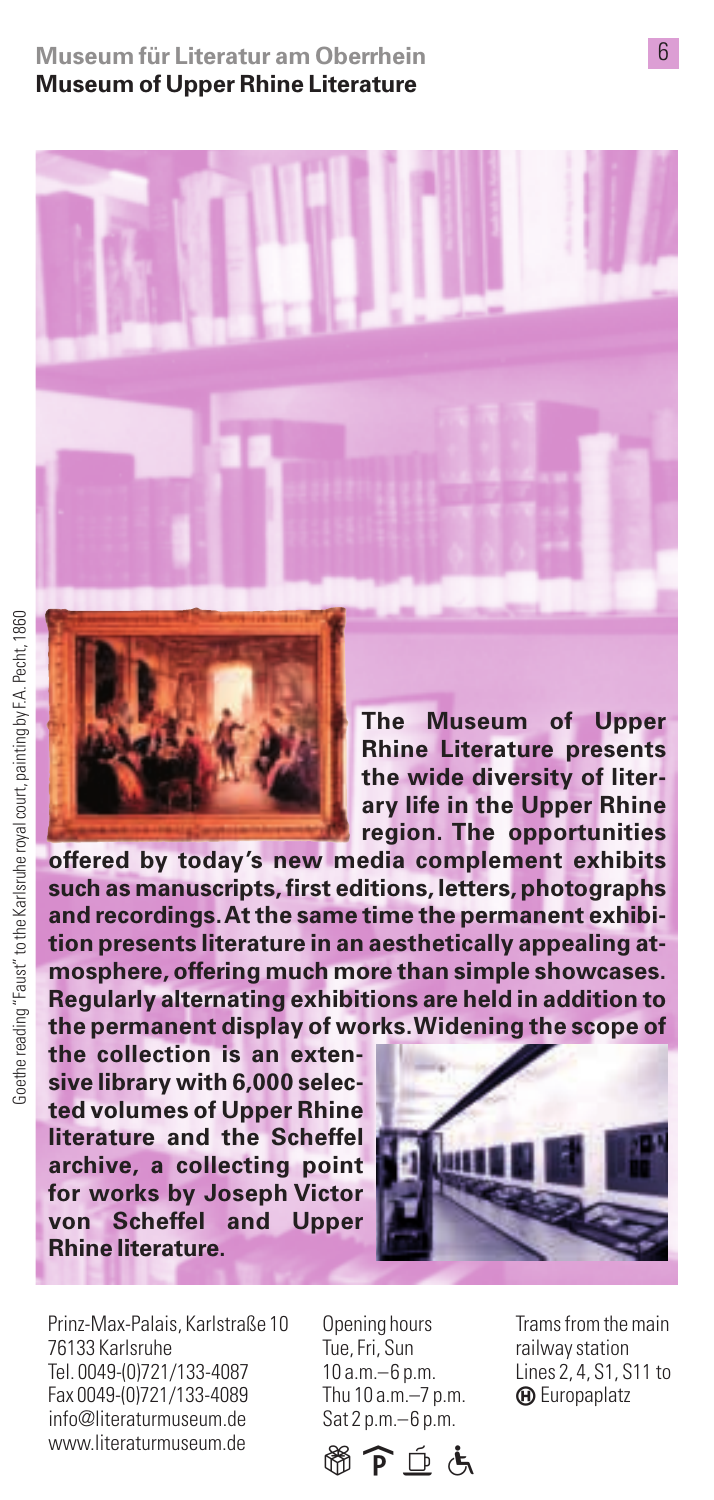**Stadtmuseum im Prinz-Max-Palais City Museum in the Prinz-Max-Palais**

**The museum displays the history of the city of Karlsruhe on an area of some 800 m2 . Room replicas give a realistic impression of the living conditions of the past**

**as well as recreating the feel of everyday life in general. Scale models illustrate the development and architectural history of the fan-shaped city. One section is dedicated to the original state of the region before the city was founded, another to the Rhine docklands and general industrialisation. Life histories and outlines of professional trades and careers portray important public figures of the city's past, such as its founding fathers, the grand dukes, the mayors, and its famous creators, at the same time providing an insight to day-to-day realities of Karlsruhe residents in bygone centuries. Nazi propaganda, persecution of political dissidents and minorities as well as the effects of World War II on Karlsruhe are shown in the exhibition room "TheThird Reich". Everyday life in post-war Karlsruhe is revived in the City Museum's fifties cinema. Special exhibitions are on display on the second floor.**

Karlstraße 10 76124 Karlsruhe Tel. 0049-(0)721/133-4230, -4231, -4234 Fax 0049-(0)721/133-42 39 stadtmuseum@karlsruhe.de www4.karlsruhe.de/kultur/ stadtgeschichte/stadtmuseum.de

Opening hours Tue, Fri, Sun 10 a.m.– 6 p.m. Sat 2 p.m.–6 p.m. Thu 10 a.m.–7 p.m.

@ P 4

Trams from the main railway station Lines 2, 4, S1, S11 to **(A)** Europaplatz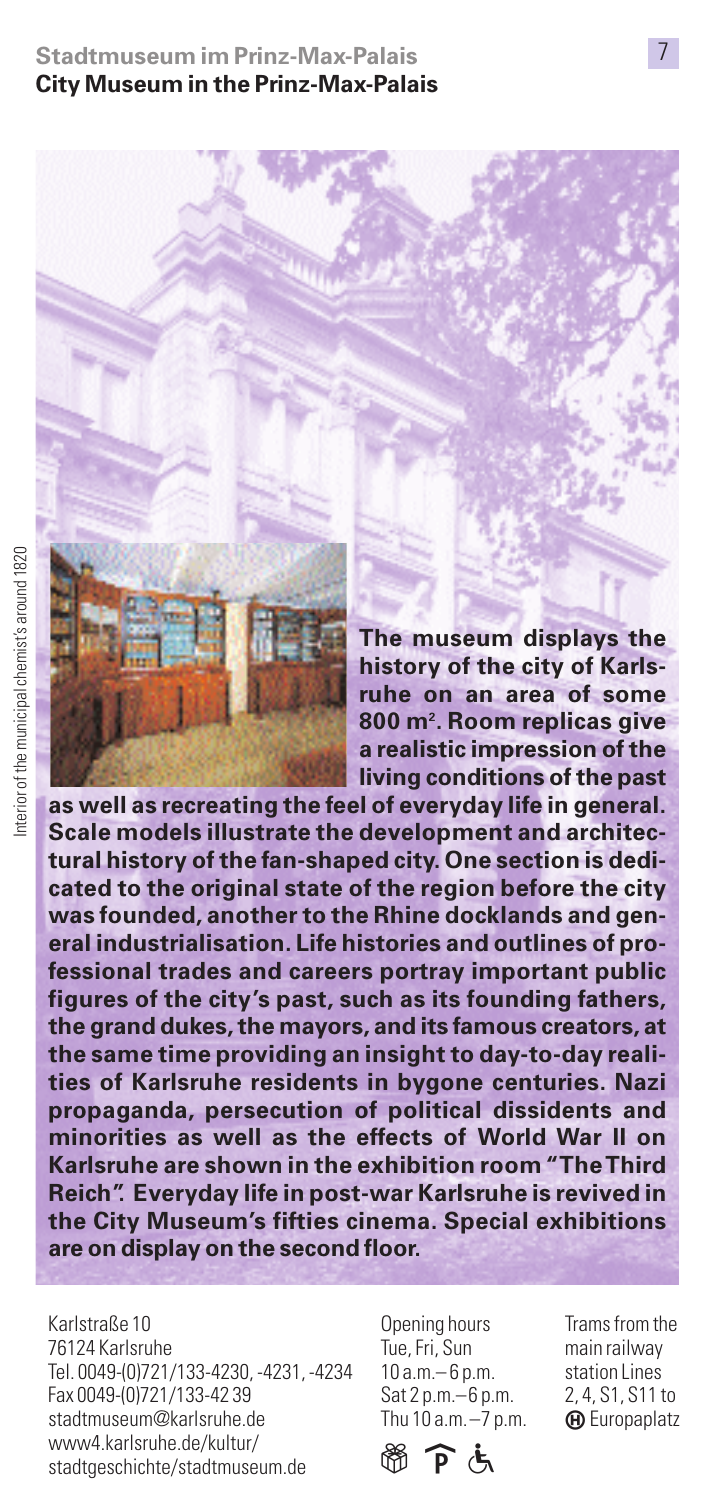**Landesarchiv Baden-Württemberg Generallandesarchiv Karlsruhe Baden State Archives**

**cial premises, it opened its first**

thus untin, quia tamen mune habem. 11 F F 2 **Het in sture** umnitti **The Baden State Archives has a long tradition of exhibiting its contents. Back in 1886, on its offi-**

**permanent exhibition with documents relating to the history of the region. After moving to its present address, in 1906 the exhibition was able to be presented in a far more generous form. 80 years later, however, an acute lack of space meant the areas it occupied had to be used for other purposes.The planned extension to the building though will soon create new exhibiting ca-**



**pacities.The aim of the archive was and is to "arouse interest in the region's historical past" (1906), or in modern terms to provide educational learning in history by exhibiting interesting documents, manuscripts, maps, and plans. Studying the original sources of history promotes a deeper understanding of the present, thereby enabling individuals to identify themselves better with their own living environment.**

Nördliche Hildapromenade 2 76133 Karlsruhe Tel. 0049-(0)721/926-2206 Fax 0049-(0)721/926-2231 glakarlsruhe@la-bw.de www.landesarchiv-bw.de/glak

Opening hours Mon–Fri 8.30 a.m.–4.30 p.m. Fri till 8 p.m.

Trams from the main railway station Lines 2, S1, S11 to **@** Mühlburger Tor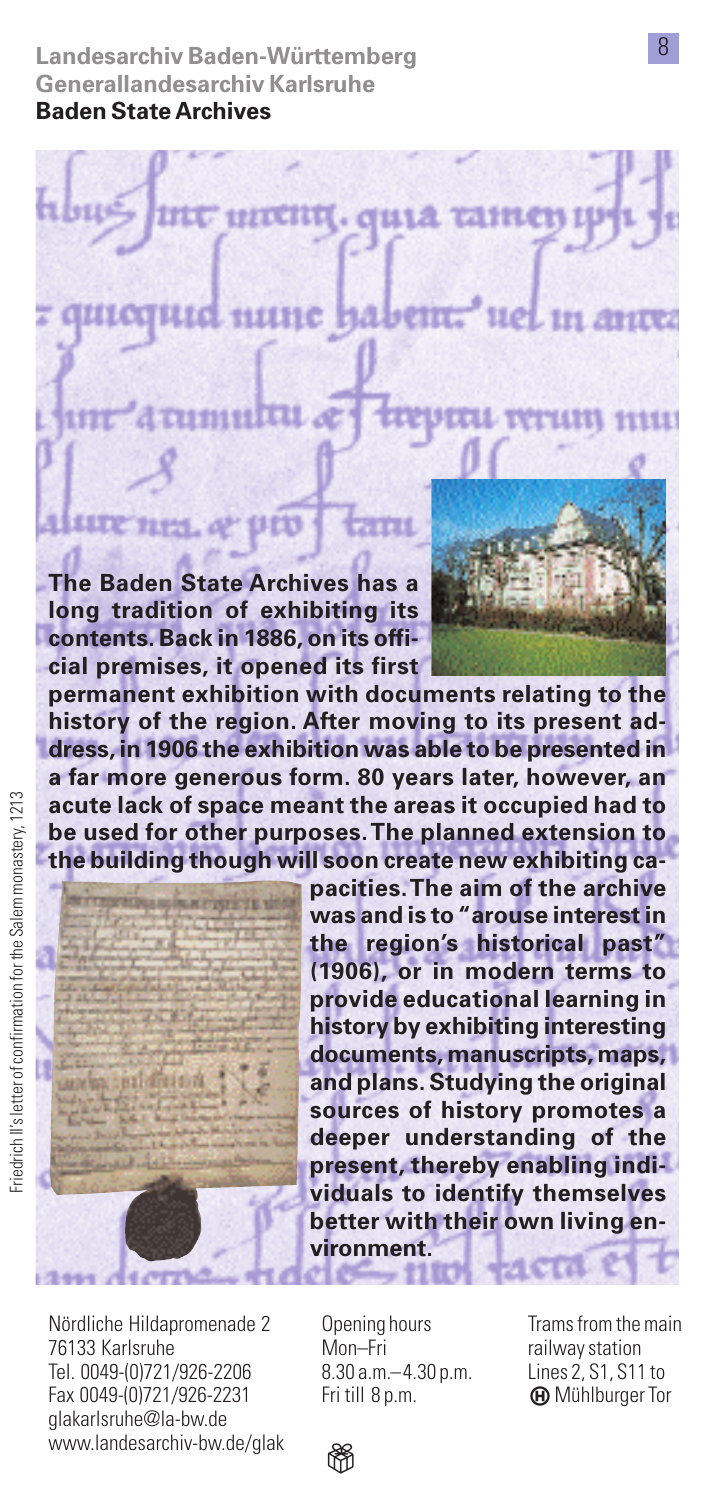

**The "Ständehaus", loosely translatable literally as "house of the trades and classes", built to commemorate the first German parliament building destroyed in an air raid in 1944, was opened in 1993 on the 175th anniversary of the decree of**

**the Baden constitution. Historical pictures of people and events, a model of the original building and a number of items including the contents of the original Baden "Ständehaus" foundation stone, illustrate the highlights of Baden parliamentary history.The multimedia information system, using films, texts, and photographic material, provides the opportunity to take a stroll through history from the decree of the Baden constitution in 1818 to the debate concerning the construction of the new "Ständehaus", now home to the memorial and the Municipal Library.**

Ständehausstraße 2 76133 Karlsruhe Tel. 0049-(0)721/133-4220 Fax 0049-(0)721/133-4299 archiv@karlsruhe.de www1 karlsruhe.de/ Historie/Staendehaus

Opening hours Tue, Thu 10 a.m.–7 p.m. Wed, Fri 10 a.m.–6 p.m. Sat 10 a.m.–2 p.m.

<u>ନ</u>

Trams from the main railway station Lines 1, 3, 4, S1, S11, S2, S5 to **GD** Herrenstraße

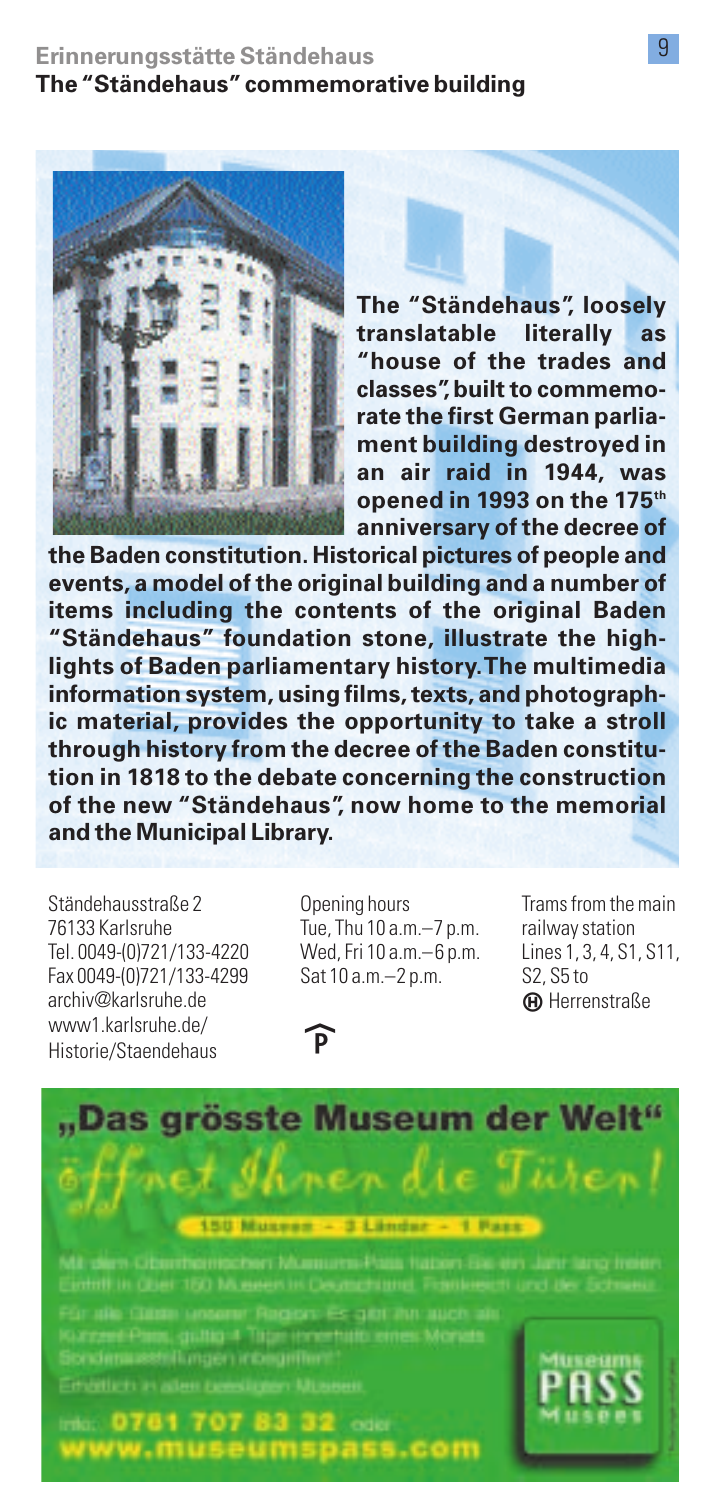**Badische Landesbibliothek State Library of Baden**

**The State Library of Baden is a scientific general library that gives particular attention to its museum-style responsibilities:**



**it holds four to five exhibitions on its premises every year, sometimes designed using its own resources, and sometimes working in conjunction with other municipal or regional institutions.The topics covered deal with history and culture in the Upper Rhine region, manuscripts and medieval documents, antique books, sheet music, graphic design in modern books and historical book art, scientific and library history.**

Erbprinzenstraße 15 76133 Karlsruhe Tel. 0049-(0)721/175-2201 Fax 0049-(0)721/175-2333 www.blb-karlsruhe.de

Opening hours Mon–Fri 9 a.m.– 6 p.m. Sat 9.30 a.m.–12.30 p.m.



Trams from the main railway station Lines 4, S1, S11 to **(A)** Herrenstraße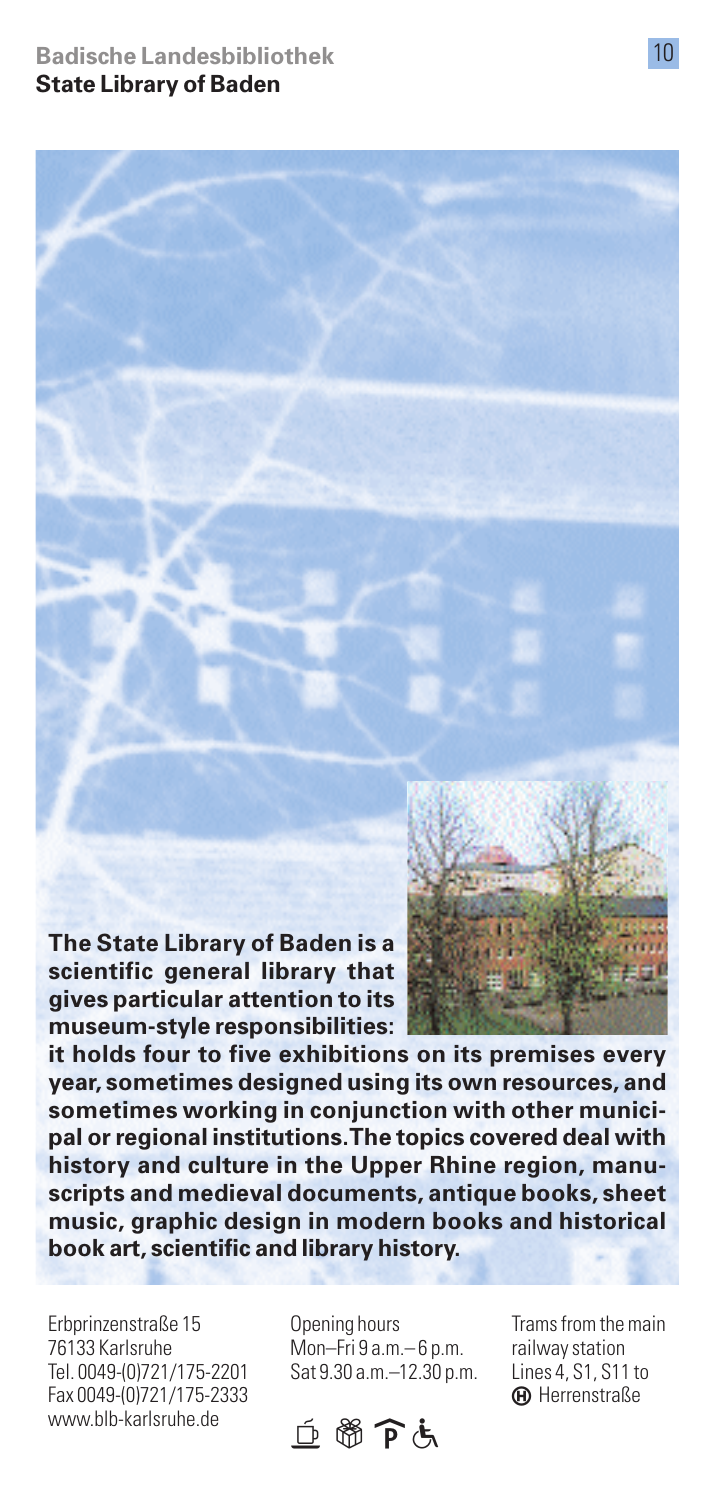**Staatliches Museum für Naturkunde Karlsruhe State Museum of Natural History Karlsruhe**



**In its permanent exhibitions the State Museum of Natural His-**

**tory Karlsruhe (founded in 1785) shows indigenous and exotic plants and animals in true-to-nature dioramas and biological groups. Rocks, minerals and fossils provide information about the earth's creation, and the development and diversity of life. Unique exhibits including pterosauria, a fossilized whale, giant salamanders,**



**and a prehistoric horse bring earth history to life. A wide variety of living creatures from stony corals to rattle snakes and seahorses to tarantulas can be observed at close quarters in a multitude of terrariums, fresh and seawater aquariums.**

Erbprinzenstraße 13 76133 Karlsruhe Tel. 0049-(0)721/175-2111 Fax 0049-(0)721/175-2110 museum@naturkundeka-bw.de www.naturkundemuseum -karlsruhe.de

Opening hours Tue–Fri 9.30 a.m.–5 p.m. Sat, Sun, bank holidays 10 a.m.–6 p.m.

**【图窗户点** 

Trams from the main railway station Lines 2, S1, S11,S4 to  $\oplus$  Marktplatz

Nothosaurian Nothosaurian

11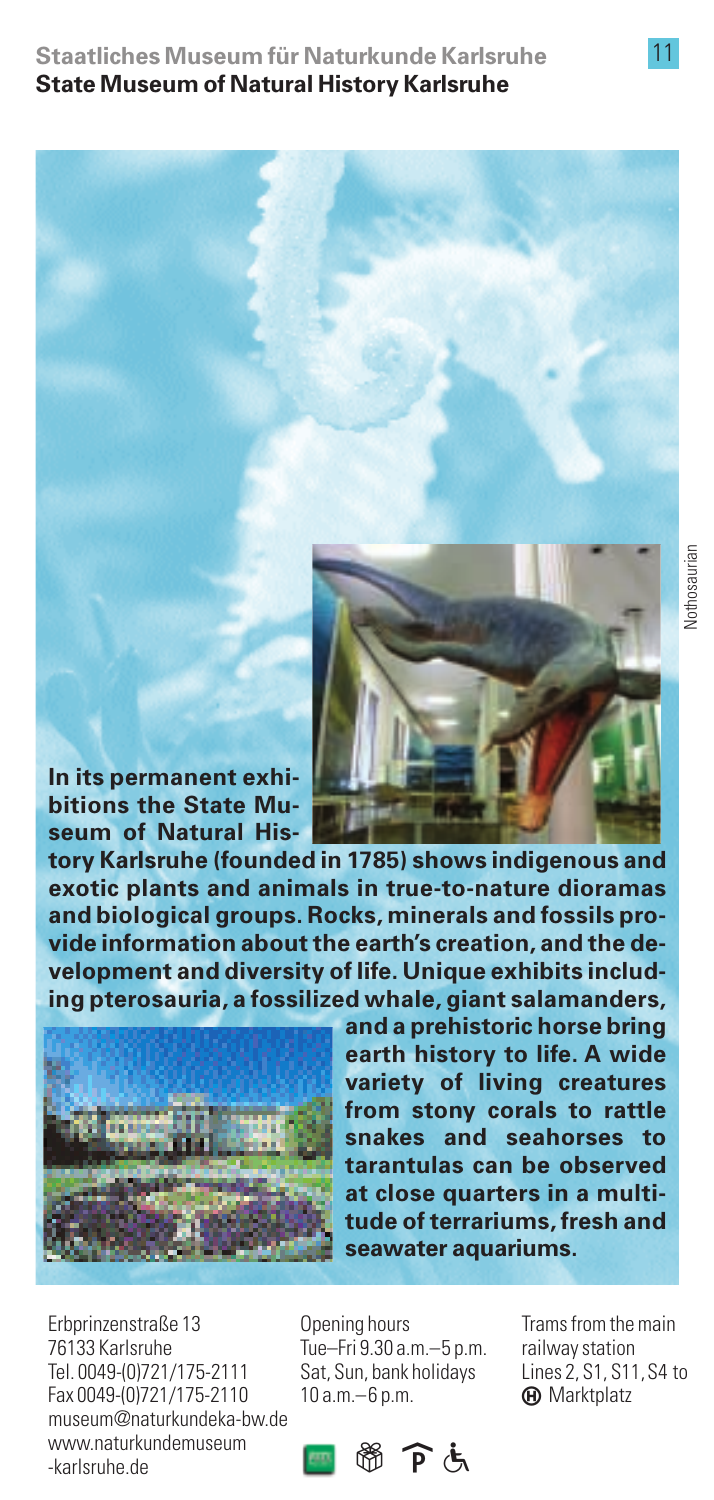**In the exhibition "The Algorithmic Revolution," the ZKM | Media Museum explores the history and technical prerequisites of interactive art.Attention focuses on the fact that algorithms, that is, procedures for operations, now permeate all spheres of social life.The spectrum ranges from OpArt, kinetics, Arte programmata, Fluxus, and Happenings to modern software art, algorithmic NetArt, and the latest explorations of algorithmic literature and music.That PCs have spread so fast is not least due to computer games, which get progressively more complex; this again means that they require greater computing power. "'World of Games' reloaded," a special laboratory on the second**

**floor of the Media Museum, explores this genre's development – critically, but also playfully. The ground floor of the Media Museum is devoted to Masterpieces of Media Art from the ZKM\_Col-**



**lection.The ZKM\_Collection, which was begun in 1989, has proved to be a model on which many later collections are based: for the first time, this collection accorded all art genres equal weight – painting, photography, sculpture, performance, video, computer.As a "Work in Progress," the Media Museum participates in developments from the ZKM's science institutes. Showcased here are current works that reflect on the status of science and art from the Institutes of Basic Research, Music and Acoustics, and Visual Media. Both "The Algorithmic Revolution"and "Masterpieces of Media Art from the ZKM\_Collection"are permanent exhibitions that are updated at regular intervals.**

Lorenzsstraße 19 76135 Karlsruhe Tel. 0049-(0)721/8100-1200 Fax 0049-(0)721/8100-1139 info@zkm.de www.zkm.de

Opening hours Wed–Fri 10 a.m.–6 p.m. Sat, Sun 11 a.m.–6 p.m.

Trams from the main railway station Line 6 to **GD** ZKM

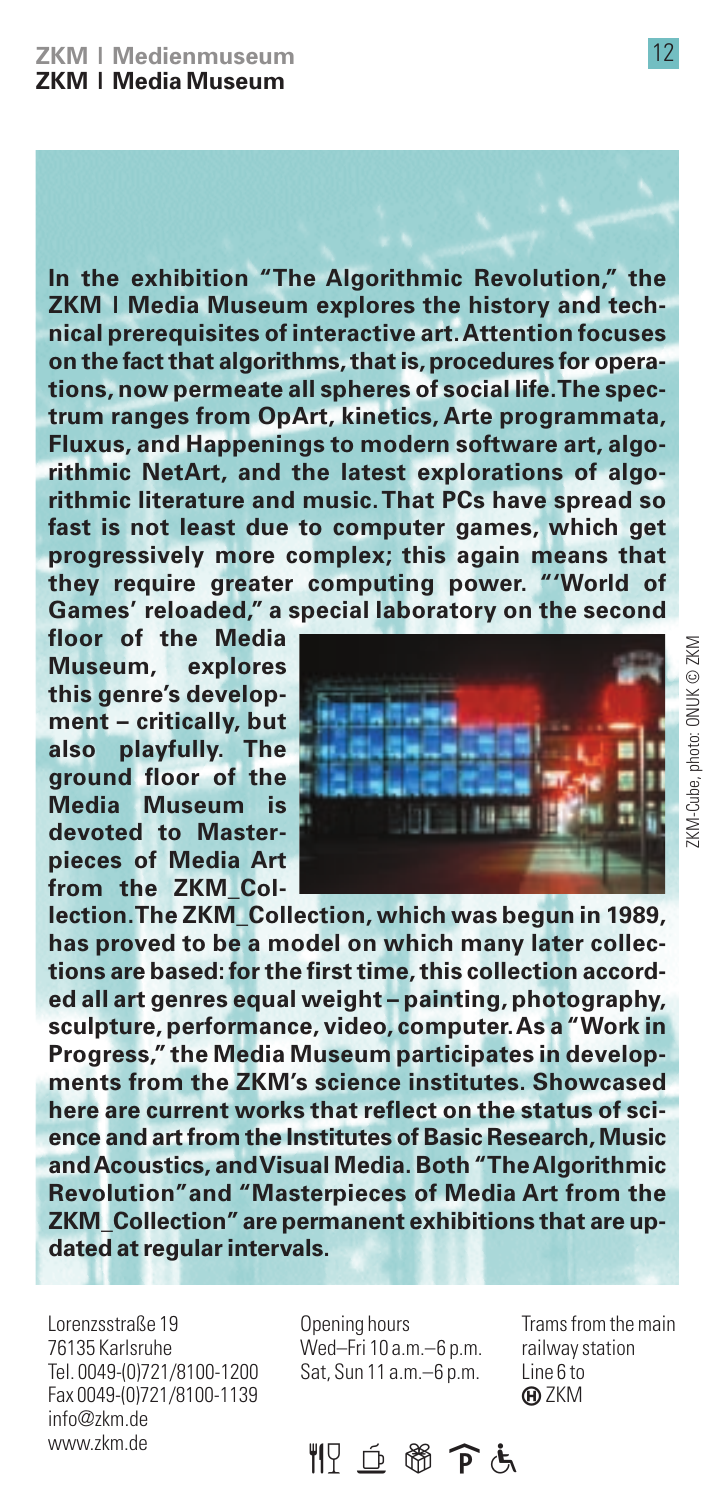**ZKM | Museum für Neue Kunst ZKM | Museum of Contemporary Art**

**Since December 1999, the ZKM | Museum of Contemporary Art is housed in Halls 1 and**

**2 of the former munitions factory and, since September 2004, it is the forum where all changing exhibitions and the theme-oriented presentation of works lent by private collectors are shown. In an area measuring more than 7000 square meters, artworks from the important private collections in Baden-Württemberg, FER, Froehlich, Grässlin, and Weishaupt, as well as the Boros Collection from Wuppertal, and other inter/national private collections are on display together with exhibits from the ZKM's own collection. Groundbreaking European and American artworks provide insights into the development of art from 1960 up to the present day. Special exhibitions based on individual collections illustrate various aspects of contemporary art. In addition, there are the main changing exhibitions with specific themes relating to socially relevant issues in art and media development.**

Lorenzstraße 9 76135 Karlsruhe Tel. 0049-(0)721/8100-1200 Fax 0049-(0)721/8100-1139 info@zkm.de www.zkm.de

Opening hours Wed–Fri 10 a.m.– 6 p.m. Sat, Sun 11 a.m.–6 p.m.

Trams from the main railway station Line 6 to **GD** ZKM

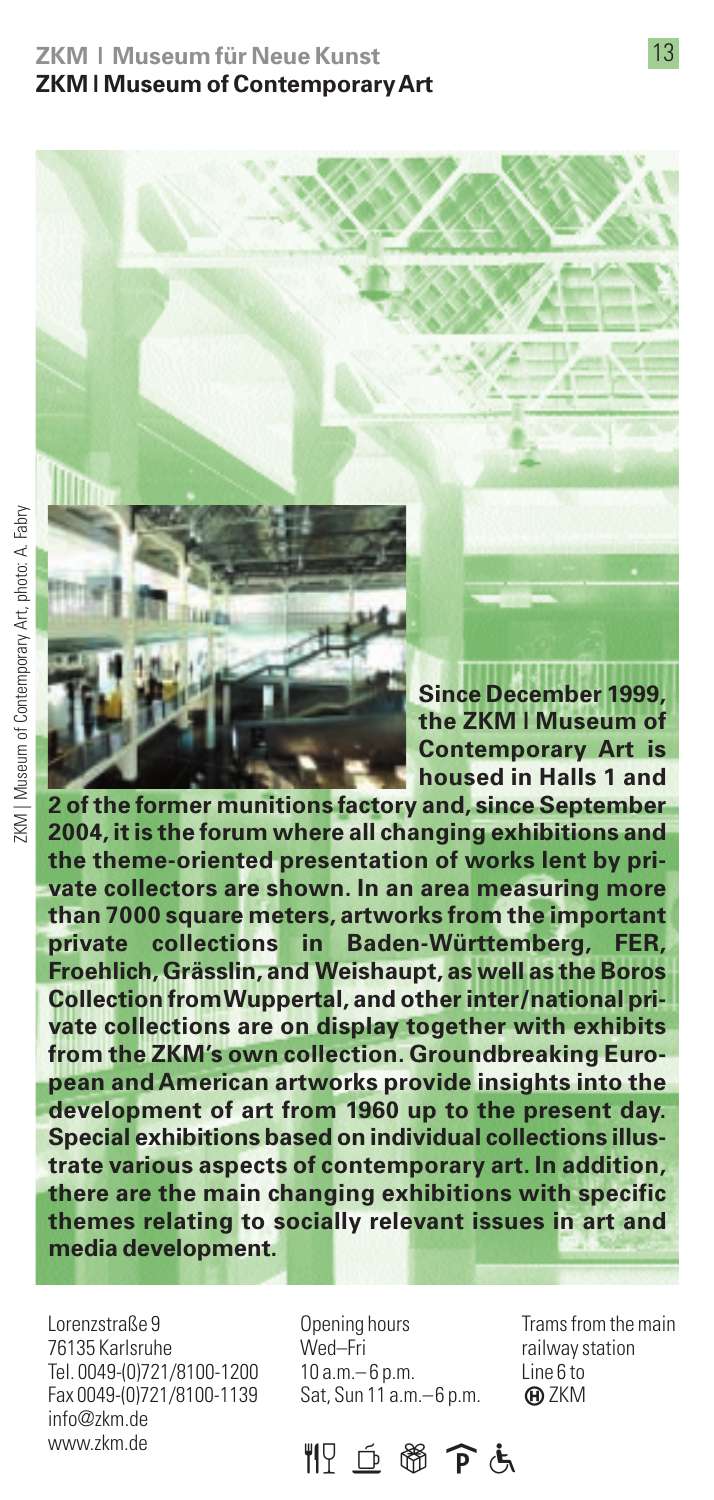#### **Städtische Galerie Karlsruhe Karlsruhe Municipal Gallery**



**The city of Karlsruhe's art collections were given a home of their own for the first time with the opening of the Municipal Gallery in 1981 in the Prinz-MaxPalais. In 1997 the institution was subsequently moved to Lichthof 10 in the former industrial complex on Lorenzstraße, right next-door to the Center for Art and Media (ZKM) and**

**the State College of Design.The Municipal Gallery has over 2,700 m2 of exhibition area at its disposal, spread over three floors. Located on the ground floor is the event forum and the area dedicated to special exhibitions. On display on the first and second floors is a**

**selection of the most important works in municipal ownership and the Garnatz collection. Focal points of the works on show are examples of Baden art since the founding of**



**the Karlsruhe Academy of Art (1854) and German art from 1945 to the present day.Augmenting the gallery's own exhibits is the top-flight collection of the Cologne couple Eberhard and Ute Garnatz, forming a highlight in its own right with key works of German painting, sculpture and photography from 1960 onwards. Several special exhibitions every year, guided tours, lectures, talks by artists, concerts, events for children and teenagers, a museum shop.**

Lorenzstraße 27 76135 Karlsruhe Tel. 0049-(0)721/133-4401, -4444 Fax 0049-(0)721/133-4409 staedtische-galerie@karlsruhe.de www.staedtische-galerie.de

Opening hours Wed–Fri 10 a.m.– 6 p.m. Sat, Sun 11 a.m. – 6 p.m.

Trams from the main railway station Line 6 to **@ZKM**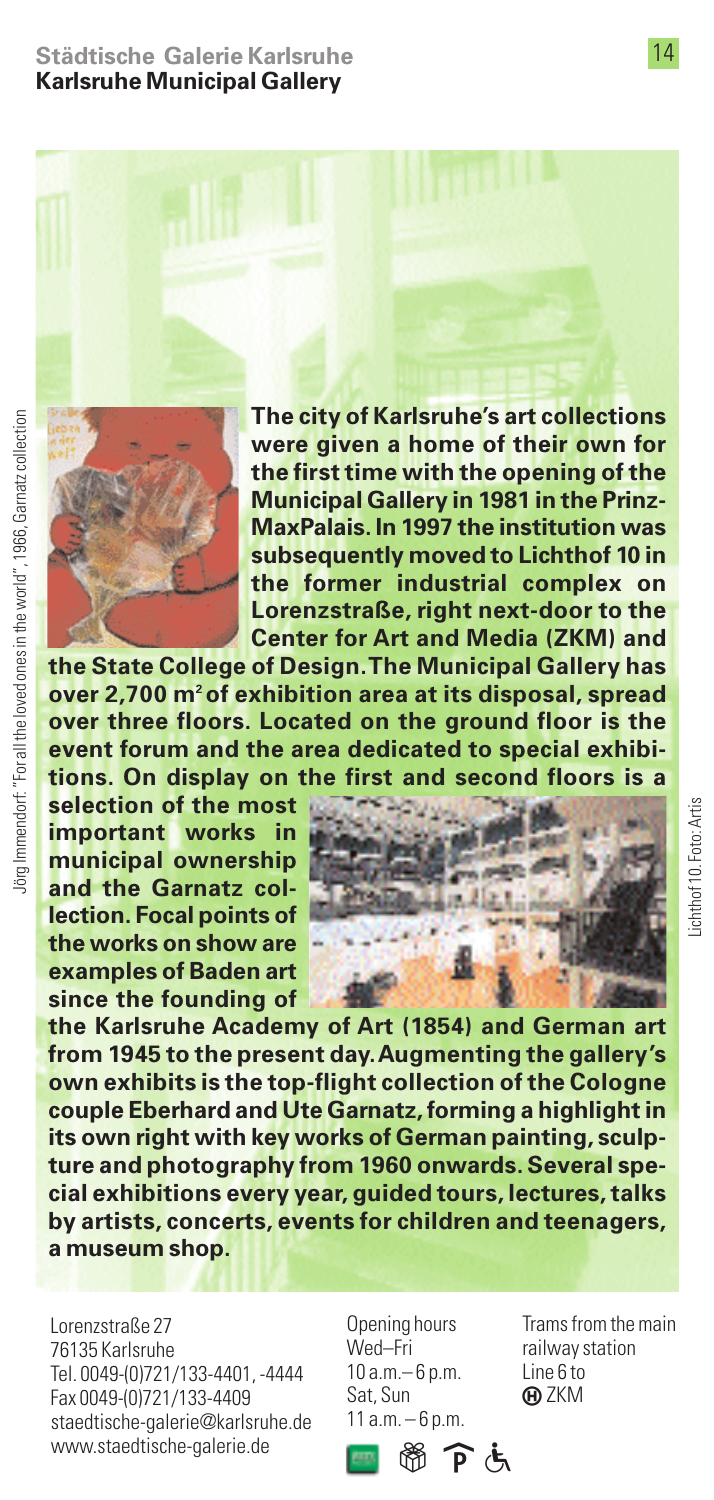**The museum shows the history of the town of Durlach, independent until 1938, which dates back to its time as a Roman settlement. Durlach, founded by the Hohen-**

**staufen dynasty, was the official residence of the margravial estate Baden-Durlach from 1565 to 1718, which developed into a centre of industry in the 19th century. The items on show cover art, cultural, social, and everyday history.The past of what is today Karlsruhe's largest district is brought to life by a model of**



**the "Karlsburg" castle as it was before 1689, a model of the town around 1800, a large collection of 18th and early 19th century Durlach faience, abundant evidence of Durlach's earlier industrial undertakings, documents, paintings, and photographs.The Renaissance wing of the palace houses the "Steinsaal," or stone room, containing valuable gravestones.The historic roof, built in 1700, holds an exhibition of Durlach craft professions and the history of agriculture. Alternating exhibitions of the town's history are held several times a year.**

Karlsburg, Pfinztalstraße 9 76227 Karlsruhe Tel. 0049-(0)721/133-4222, -4217 Fax 0049-(0)721/133-4299 archiv@kultur.karlsruhe.de www4.karlsruhe.de/kultur/ stadtgeschichte/pfinzgaumuseum.de b B

Opening hours Sat 2 p.m. to 5 p.m. Sun 10 a.m. to 5 p.m.

Trams from Karlsruhe main station or Durlach railway station Line 1 to **(A)** Schlossplatz



15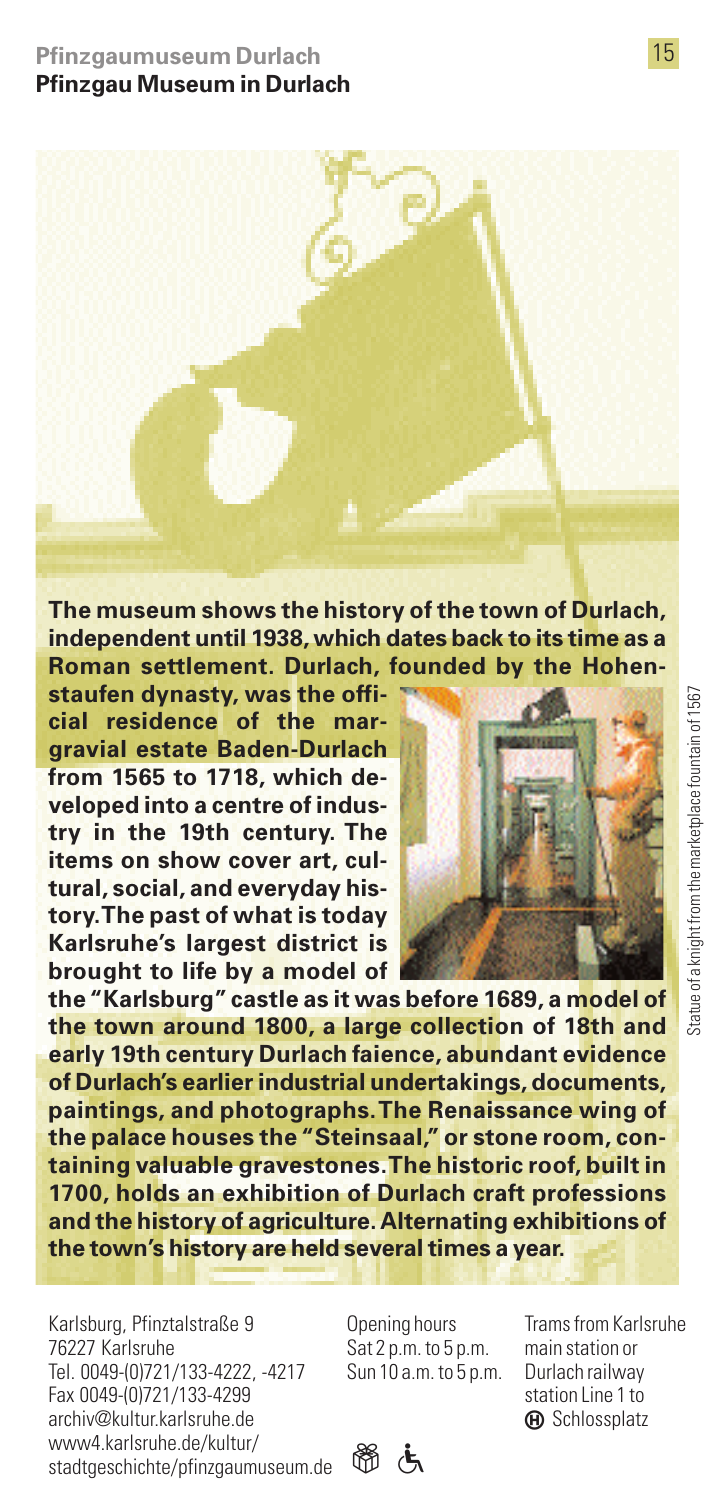**The Carpathian German Museum illustrates the share the former Germans in Slowakia had in forming the country's contribution to Europe's cultural heritage until their expulsion in 1944/45. Specific focal points are given prominence in five rooms. Historical maps and a modern photographic documentary give an impression of what used to be the three German areas of settlement: Preßburg (Bratislava) and its environs, the "Hauerland" in central Slovakia, and the Zips (Spisˇ) in eastern Slovakia. Each of the settlement areas' special aspects are highlighted, such as wine-growing in the Preßburg region, mining in central Slovakia in a European context, and the mountaineering and winter sports tradition in the High Tatras. In addition to numerous pictorial representations, several large models of famous buildings, including the town hall of Leutschau (Levocˇa), are testimony of architectural achievements. Besides the folkloric collection (traditional costumes and household goods), also worthy of note is the evidence of the plastic arts, particularly the work of the fa-**



**mous master craftsman Paul von Leutschau, the complete works left** by the painter Herta Ondrušová-**Viktorin, items of craftwork, music, and literature. Important public figures and educational establishments are remembered as is the end of the war, combined with expulsion, camp life (portrayed by a documentary account well worth seeing), reconstruction, and new beginnings.A selection of unexhib-**

**ited objects can be viewed on screen. An attractive museum guidebook is available at the museum counter. Guided group tours by prior arrangement. A library and an archive adjoining the museum are open for scientific work.**

Karlsburg, Pfinztalstraße 9 76227 Karlsruhe Tel. 0049-(0)721/133-4204, -4010 Fax 0049-(0)721/133-4009 karpatendeutsches-museum @kultur-karlsruhe.de www.karpatendeutsche.de

Opening hours Sat 2 p.m.–5 p.m. Sun 10 a.m.– 5 p.m.

Trams from Karlsruhe main station or Durlach railway station Line 1 to **(A)** Schlossplatz